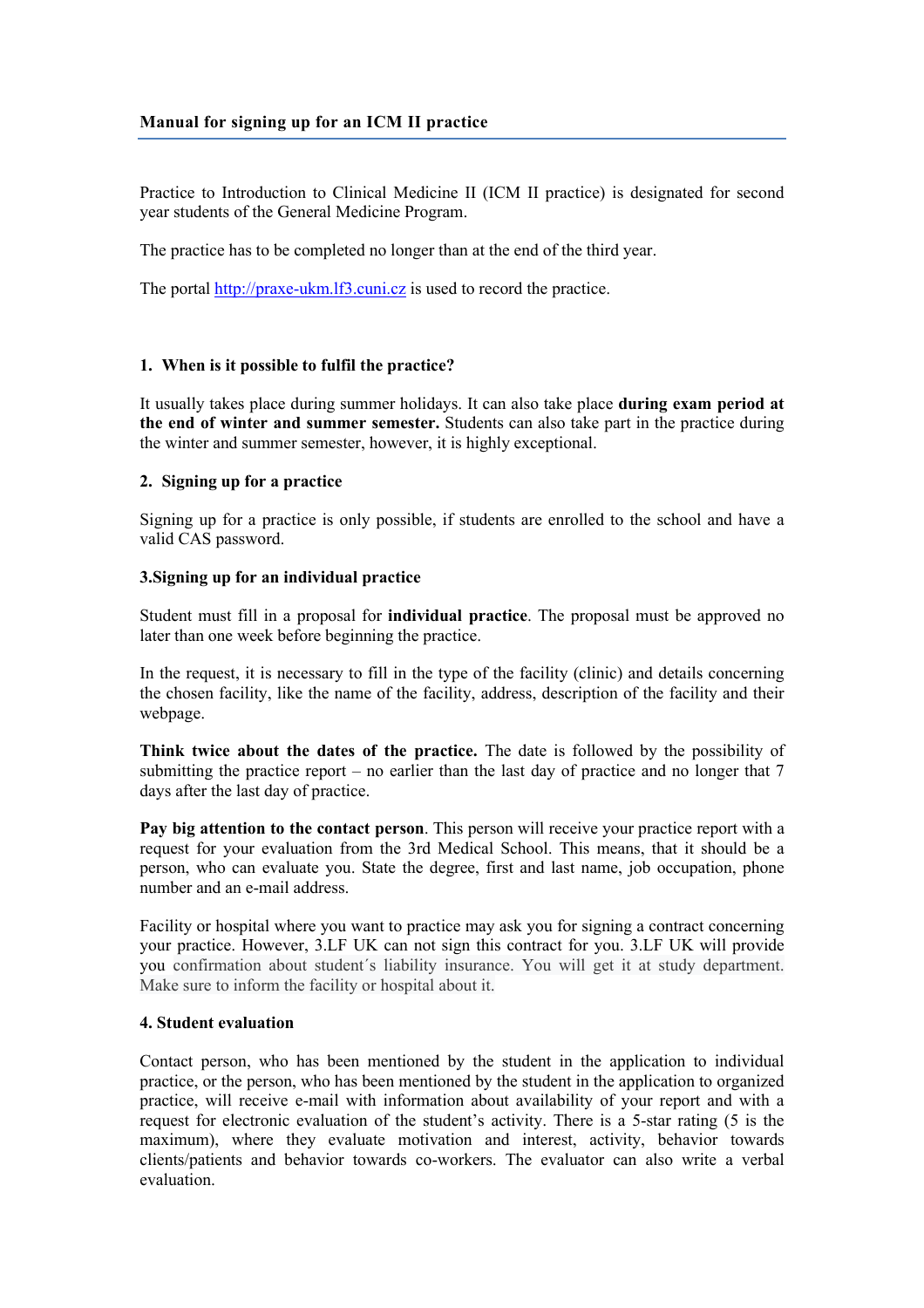In their own interest, students alert the contact person/evaluator, that they will receive e-mail and offer them cooperation in the evaluation. If the online evaluation is done and is positive, the credit can be immediately written down to SIS.

"Paper" evaluation is not accepted anymore from academic year 2019/2020.

## **FAQ – frequently asked questions and answers**

# **In which facilities am I NOT allowed to fulfil the ICM II practice?**

*You are not allowed to fulfil the practice at other than standard internal or surgical units. That means, that your practice will be rejected if you practiced at intensive care units, critical care departments, ENT, dermatology department, eye department, gynecological-obstetric department, psychiatric wards and laboratories. The reason is the different focus of the practice syllabus.* 

## **Is there any other reason to have our application for individual practice rejected?**

*Yes. Your application will be rejected if you submit it late that means during fulfilling the practice or after finishing your practice.* 

## **When should I send the application for individual practice?**

*Submit the application in advance, no later than one week before the planned start of the practice. Please be aware, that your application might be me returned to you to add some details, for instance changing the contact person.*

# **Do I need to have a signed contract when beginning the individual practice outside of the Czech Republic?**

*Facility or hospital where you want to practice may ask you for signing a contract concerning your practice. However, 3.LF UK can not sign this contract for you. 3.LF UK will provide you confirmation about student´s liability insurance. You will get it at study department. Make sure to inform the facility or hospital about it.*

# **I have my study interrupted (a gap year), so I have enough time. Can I practice during the time of my interruption (a gap year)?**

*No, you can't. You can practice only as a student of the 3rd medical school.*

## **I have an Individual Study Plan. Can I have ICM II practice?**

*Yes, you can, if the subject ICM II practice is included in your Individual Study Plan.*

## **Can I perform all my tasks in one week?**

*No, you can't. Head workers of the department won't let you in your own interest. You have two weeks to learn about the services of a given healthcare facility and to learn clinical skills. You have 80 hours and after an agreement with the head of the clinic lay out this time so you can rest between shifts, so you have enough strength and energy for the next shift.*

# **Can I have practice at the pediatric departments?**